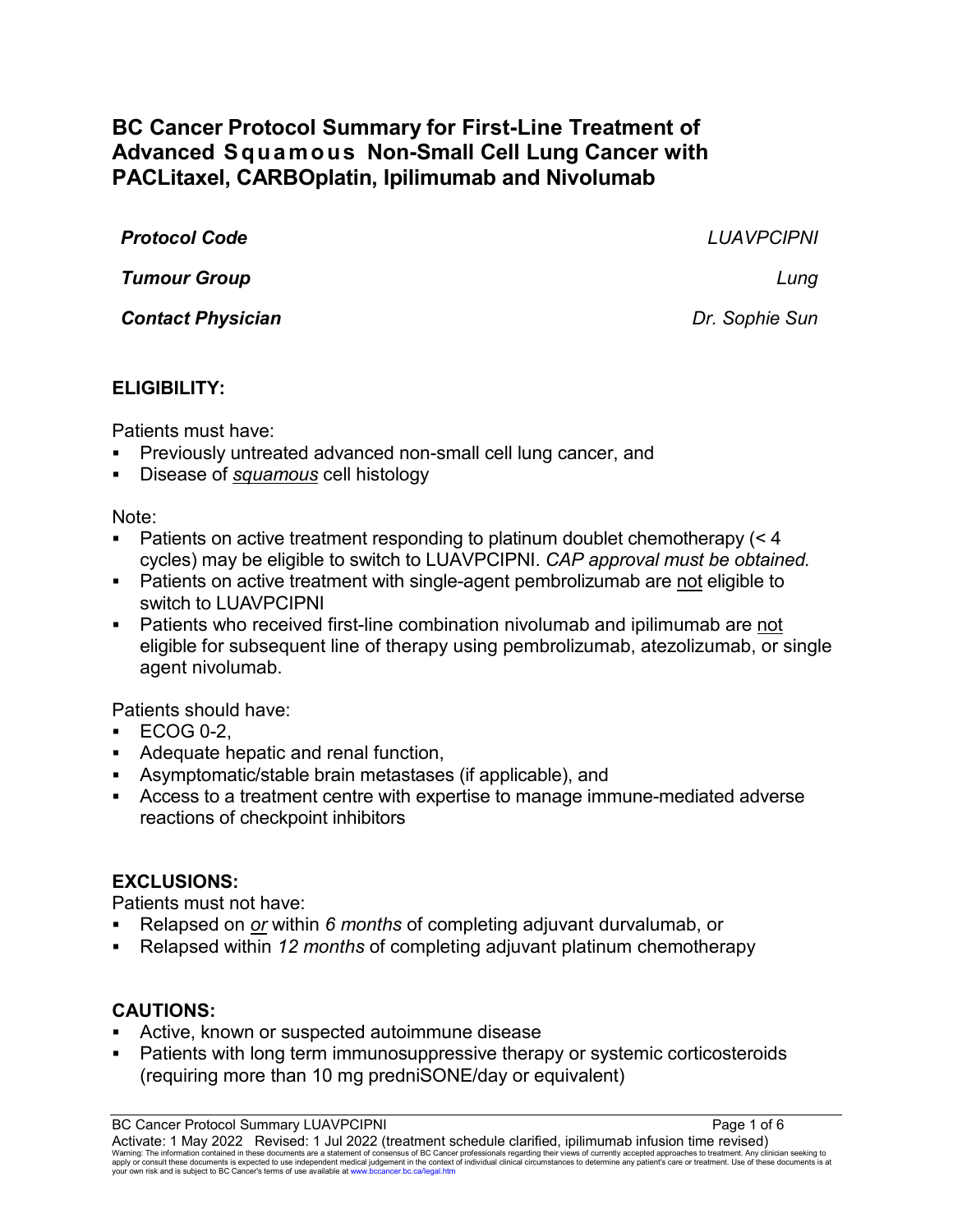# **TESTS:**

- Baseline: CBC & differential, platelets, creatinine, alkaline phosphatase, ALT, total bilirubin, LDH, sodium, potassium, glucose, TSH, morning serum cortisol, chest xray, camera nuclear renogram for GFR (if available)
- Baseline (required, but results do not have to be available to proceed with first treatment; results must be checked before proceeding with cycle 2): HBsAg, HBcoreAb
- Baseline (optional): C-reactive protein and albumin (results do not have to be available to proceed with first treatment)
- Note: tuberculin skin test strongly recommended
- Before each treatment: CBC & differential, platelets, creatinine, alkaline phosphatase, ALT, total bilirubin, LDH, sodium, potassium, TSH, creatine kinase, glucose
- If clinically indicated: chest x-ray, morning serum cortisol, lipase, serum or urine HCG (required for women of child bearing potential if pregnancy suspected), free T3 and free T4, serum ACTH levels, testosterone, estradiol, FSH, LH, ECG
- Weekly telephone nursing assessment for signs and symptoms of side effects while on treatment (optional).

# **PREMEDICATIONS:**

## Cycles 1 and 2:

## **PACLitaxel must not be started unless the following drugs have been given**:

- **If no prior infusion reactions to nivolumab or ipilimumab:** administer premedications as sequenced below
	- 45 minutes prior to PACLitaxel:
		- dexamethasone 20 mg IV in 50 mL NS over 15 minutes
	- 30 minutes prior to PACLitaxel:
		- diphenhydrAMINE 50 mg IV in NS 50 mL over 15 minutes and famotidine 20 mg IV in NS 100 mL over 15 minutes (Y-site compatible)
- **If prior infusion reactions to nivolumab or ipilimumab**: administer PACLitaxel premedications prior to nivolumab 45 minutes prior to nivolumab:
	- dexamethasone 20 mg IV in 50 mL NS over 15 minutes
	- 30 minutes prior to nivolumab:
		- diphenhydrAMINE 50 mg IV in NS 50 mL over 15 minutes and famotidine 20 mg IV in NS 100 mL over 15 minutes (Y-site compatible)

acetaminophen 325 to 975 mg PO prior to nivolumab

Antiemetic protocol for moderate emetogenic chemotherapy (see SCNAUSEA)

### Subsequent cycles:

- Antiemetics are not usually required.
- **If prior infusion reactions to ipilimumab or nivolumab:** diphenhydrAMINE 50 mg PO, acetaminophen 325 to 975 mg PO, and hydrocortisone 25 mg IV 30 minutes prior to treatment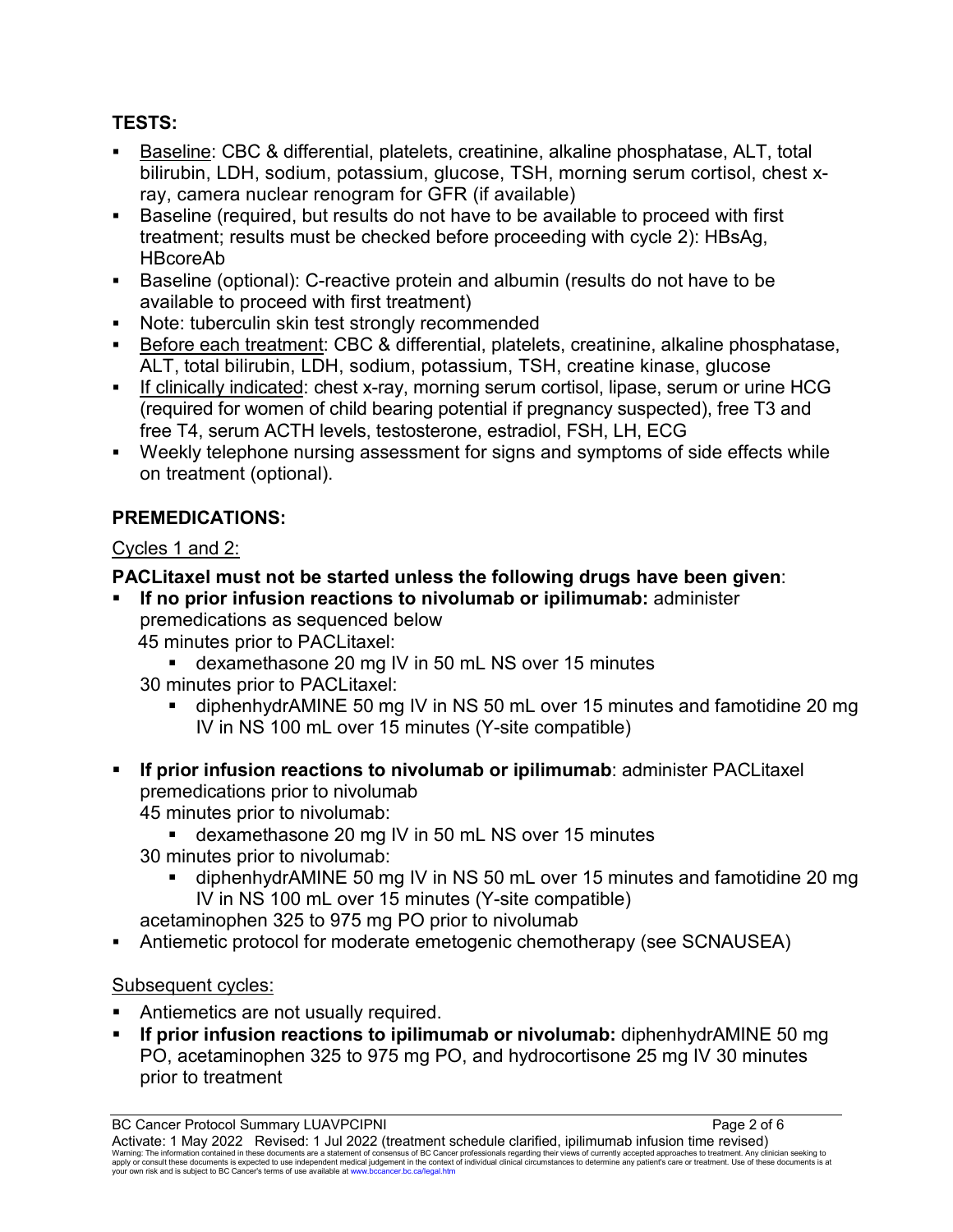#### **TREATMENT:**

#### **Cycle 1:**

| <b>Drug</b>        | <b>Dose</b>                                            | <b>BC Cancer Administration Guideline</b>                                                                      |
|--------------------|--------------------------------------------------------|----------------------------------------------------------------------------------------------------------------|
| nivolumab          | $4.5 \text{ mg/kg}$<br>(maximum 360 mg)                | IV in 50 to 100 mL NS over 30 minutes<br>using a 0.2 micron in-line filter*                                    |
| ipilimumab         | 1 $mg/kg$                                              | IV in 25 to 100 mL NS over 30 minutes<br>using a 0.2 micron in-line filter*                                    |
| <b>PACLitaxel</b>  | 200 mg/m <sup>2</sup>                                  | IV in 250 to 500 mL NS over 3 hours<br>use non-DEHP bag and non-DEHP tubing<br>with 0.2 micron in-line filter* |
| <b>CARBOplatin</b> | AUC 5 or 6<br>Dose = $AUC \times (GFR^{\dagger} + 25)$ | IV in 100 to 250 mL NS over 30 minutes                                                                         |

\* Use a separate infusion line and filter for each drug

† GFR may be determined by nuclear renogram or estimated by the Cockcroft formula, at the discretion of the attending physician:

 GFR =  $N \times (140$ -age in years) x wt (kg)  $N = 1.04$  (women) or 1.23 (men)<br>Serum creatinine (micromol/L)

The estimated GFR should be capped at 125 mL/min when it is used to calculate the initial CARBOplatin dose. When a nuclear renogram is available, this clearance would take precedence.

| <b>Drug</b>        | <b>Dose</b>                                    | <b>BC Cancer Administration Guideline</b>                                                                      |
|--------------------|------------------------------------------------|----------------------------------------------------------------------------------------------------------------|
| nivolumab          | $4.5 \text{ mg/kg}$<br>(maximum 360 mg)        | IV in 50 to 100 mL NS over 30 minutes<br>using a 0.2 micron in-line filter*                                    |
| <b>PACLitaxel</b>  | 200 mg/m <sup>2</sup>                          | IV in 250 to 500 mL NS over 3 hours<br>use non-DEHP bag and non-DEHP tubing<br>with 0.2 micron in-line filter* |
| <b>CARBOplatin</b> | AUC 5 or 6<br>Dose = $AUC \times (GFR^+ + 25)$ | IV in 100 to 250 mL NS over 30 minutes                                                                         |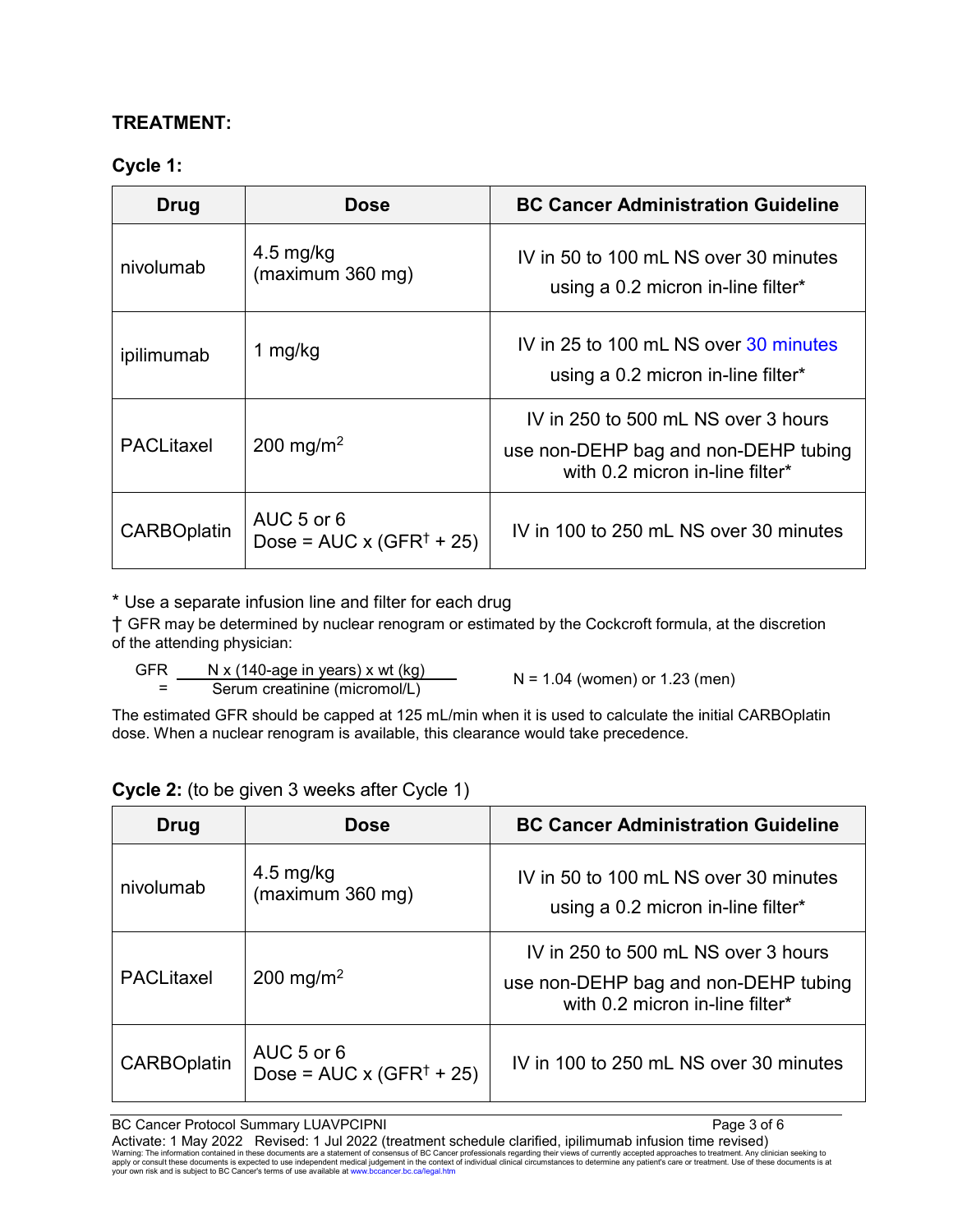\* Use a separate infusion line and filter for each drug

† GFR may be determined by nuclear renogram or estimated by the Cockcroft formula, at the discretion of the attending physician:

 GFR =  $N \times (140$ -age in years) x wt (kg)  $N = 1.04$  (women) or 1.23 (men)<br>Serum creatinine (micromol/L)

The estimated GFR should be capped at 125 mL/min when it is used to calculate the initial CARBOplatin dose. When a nuclear renogram is available, this clearance would take precedence.

#### **Cycle 3 onwards:** (to begin 3 weeks after Cycle 2)

| Drug       | <b>Dose</b>                                    | <b>BC Cancer Administration Guideline</b>                                   |
|------------|------------------------------------------------|-----------------------------------------------------------------------------|
| nivolumab  | 4.5 mg/kg on Days 1 and 22<br>(maximum 360 mg) | IV in 50 to 100 mL NS over 30 minutes<br>using a 0.2 micron in-line filter* |
| ipilimumab | 1 mg/kg on Day 1                               | IV in 25 to 100 mL NS over 30 minutes<br>using a 0.2 micron in-line filter* |

\* Use a separate infusion line and filter for each drug

Repeat **every 6 weeks** until disease progression, unacceptable toxicity, or a maximum of 2 years of treatment (maximum 17 total doses of ipilimumab and 34 total doses of nivolumab).

#### **DOSE MODIFICATIONS:**

### **1. HEMATOLOGY (Cycles 1 and 2):**

| ANC $(x 109/L)$              |     | Platelets (x 10 <sup>9</sup> /L) | <b>Dose</b>             |
|------------------------------|-----|----------------------------------|-------------------------|
| greater than or equal to 1.0 | and | greater than or equal to 100     | 100%                    |
| less than 1.0                | or  | less than 100                    | Delay until<br>recovery |

**2. Other toxicities**: No specific dose modifications for ipilimumab or nivolumab. Toxicity managed by treatment delay and other measures (see [SCIMMUNE](http://www.bccancer.bc.ca/chemotherapy-protocols-site/Documents/Supportive%20Care/SCIMMUNE_Protocol.pdf) protocol for management of immune-mediated adverse reactions to checkpoint inhibitors immunotherapy[,http://www.bccancer.bc.ca/chemotherapy-protocols](http://www.bccancer.bc.ca/chemotherapy-protocols-site/Documents/Supportive%20Care/SCIMMUNE_Protocol.pdf)[site/Documents/Supportive%20Care/SCIMMUNE\\_Protocol.pdf\)](http://www.bccancer.bc.ca/chemotherapy-protocols-site/Documents/Supportive%20Care/SCIMMUNE_Protocol.pdf).

BC Cancer Protocol Summary LUAVPCIPNI **Page 4 of 6** Activate: 1 May 2022 Revised: 1 Jul 2022 (treatment schedule clarified, ipilimumab infusion time revised) Warning: The information contained in these documents are a statement of consensus of BC Cancer professionals regarding their views of currently accepted approaches to treatment. Any clinician seeking to<br>apply or consult t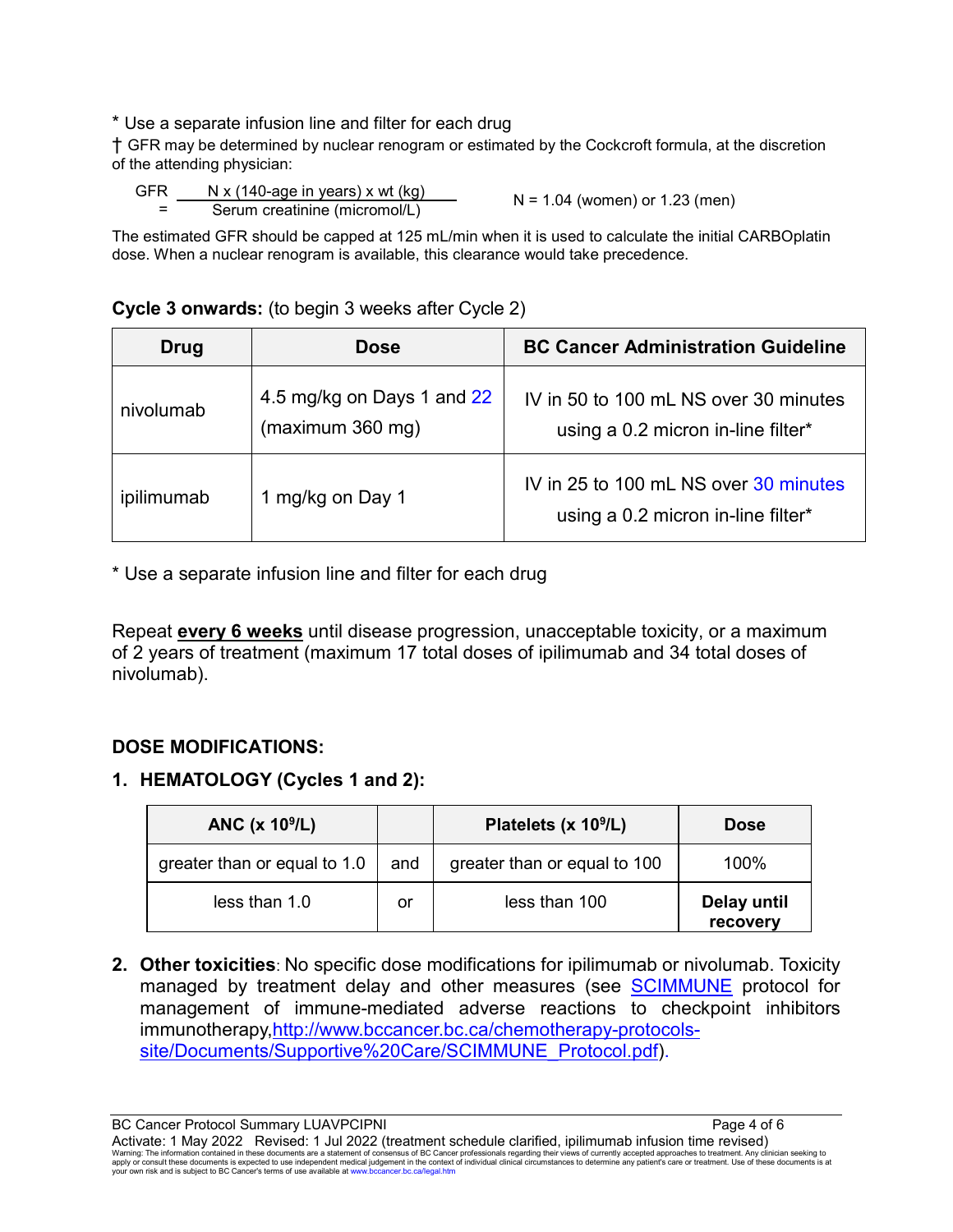- **3. Arthralgia and/or myalgia**: If arthralgia and/or myalgia of grade 2 (moderate) or higher is not relieved by adequate doses of NSAIDs or acetaminophen with codeine (e.g., TYLENOL #3®), a limited number of studies report a possible therapeutic benefit using:
	- predniSONE 10 mg PO bid x 5 days starting 24 hours post-PACLitaxel
	- gabapentin 300 mg PO on day before chemotherapy, 300 mg bid on treatment day, then 300 mg tid x 7 to 10 days
	- If arthralgia and/or myalgia persists, reduce subsequent PACLItaxel doses to 175 mg/m<sup>2</sup>.
- **4. Neuropathy**: Dose modification or discontinuation may be required (see BC Cancer Drug Manual).
- **5. Renal dysfunction**: If significant increase (greater than 20%) in creatinine, repeat nuclear renogram (if available) and recalculate CARBOplatin dose using new GFR.
- **6. Hepatic dysfunction**: Dose reduction may be required for PACLItaxel (see BC Cancer Drug Manual)

#### **PRECAUTIONS:**

- **1. Serious immune-mediated reactions**: can be severe to fatal and usually occur during the treatment course, but may develop months after discontinuation of therapy. They may include enterocolitis, intestinal perforation or hemorrhage, hepatitis, dermatitis, neuropathy, endocrinopathy, pneumonitis, as well as toxicities in other organ systems. Early diagnosis and appropriate management are essential to minimize life-threatening complications (**see** [SCIMMUNE](http://www.bccancer.bc.ca/chemotherapy-protocols-site/Documents/Supportive%20Care/SCIMMUNE_Protocol.pdf) **protocol for management of immune-mediated adverse reactions to checkpoint inhibitors immunotherapy,** [http://www.bccancer.bc.ca/chemotherapy-protocols](http://www.bccancer.bc.ca/chemotherapy-protocols-site/Documents/Supportive%20Care/SCIMMUNE_Protocol.pdf)[site/Documents/Supportive%20Care/SCIMMUNE\\_Protocol.pdf\)](http://www.bccancer.bc.ca/chemotherapy-protocols-site/Documents/Supportive%20Care/SCIMMUNE_Protocol.pdf).
- **2. Infusion-related reactions:** Isolated cases of severe reaction have been reported. In case of a severe reaction, ipilimumab and/or nivolumab infusion should be discontinued and appropriate medical therapy administered. Patients with mild or moderate infusion reaction may receive ipilimumab and/or nivolumab with close monitoring. Premedications with acetaminophen and anti-histamine may be considered.